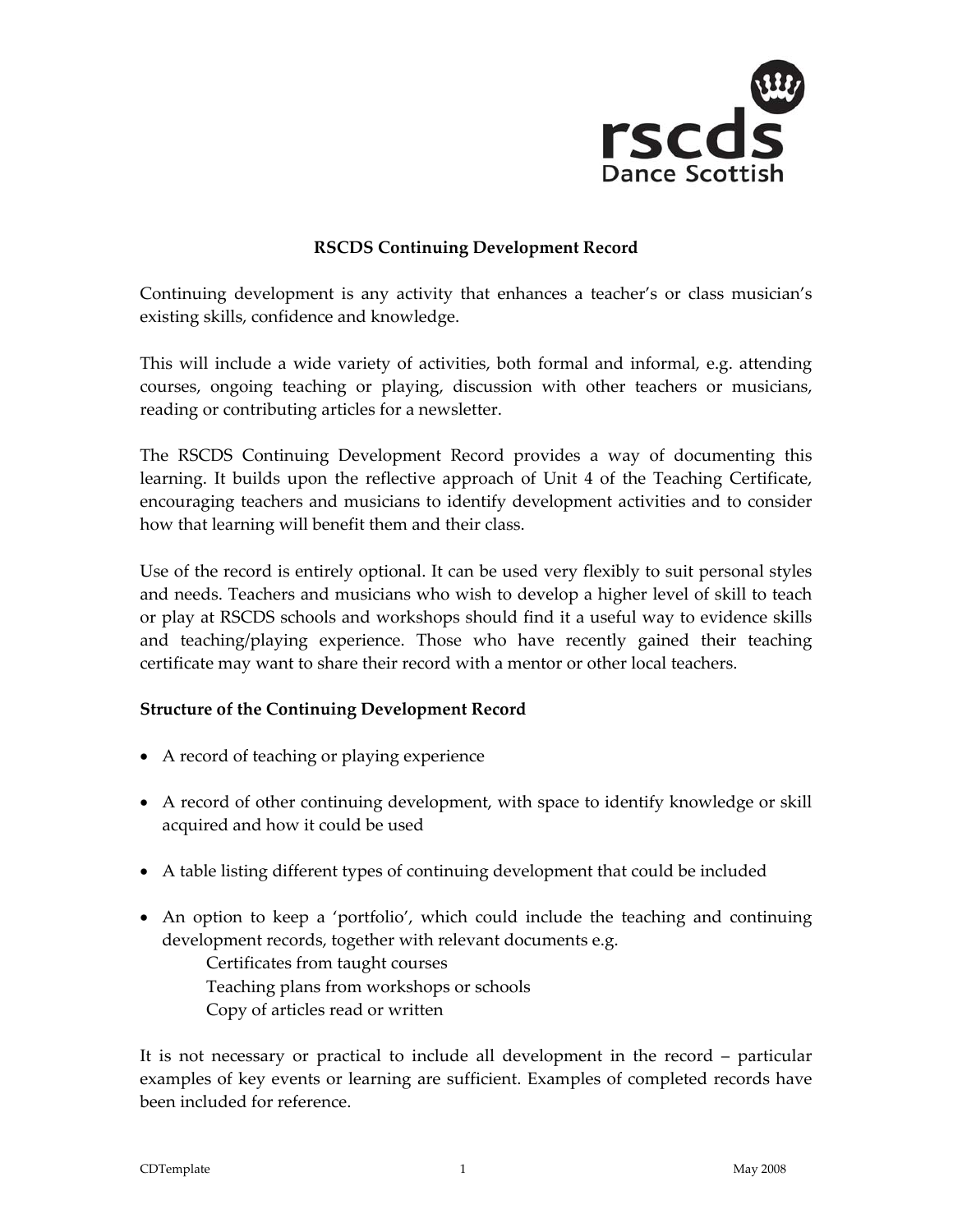

# **Continuing Development – possible activities for inclusion in record**

| Direct teaching/playing experience                                                                                                                                                                                                                                                                                                                                                                                                                                                                                                                                                                               | <b>Other RSCDS</b>                                                                                                                                                                                                                               | Formal training                                                                                                                                                                                                                                                                                                                                                                 | Self-directed                                                                                                                                                                            | Other                                                                                                                                                                                                                                                                                                                                                                                             |
|------------------------------------------------------------------------------------------------------------------------------------------------------------------------------------------------------------------------------------------------------------------------------------------------------------------------------------------------------------------------------------------------------------------------------------------------------------------------------------------------------------------------------------------------------------------------------------------------------------------|--------------------------------------------------------------------------------------------------------------------------------------------------------------------------------------------------------------------------------------------------|---------------------------------------------------------------------------------------------------------------------------------------------------------------------------------------------------------------------------------------------------------------------------------------------------------------------------------------------------------------------------------|------------------------------------------------------------------------------------------------------------------------------------------------------------------------------------------|---------------------------------------------------------------------------------------------------------------------------------------------------------------------------------------------------------------------------------------------------------------------------------------------------------------------------------------------------------------------------------------------------|
|                                                                                                                                                                                                                                                                                                                                                                                                                                                                                                                                                                                                                  | activity                                                                                                                                                                                                                                         |                                                                                                                                                                                                                                                                                                                                                                                 | learning                                                                                                                                                                                 |                                                                                                                                                                                                                                                                                                                                                                                                   |
| • Teaching/playing for a regular<br>class<br>• Teaching/playing for day schools<br>or similar<br>• Teaching/playing for at RSCDS<br>school<br>• other teaching/playing experience<br>• Feedback from teaching/playing at<br>classes and day schools<br>• Coaching from others<br>• Discussions with colleagues<br>• Peer review<br>• Shadowing a teacher/musician<br>• Joint teaching<br>• Training groups for<br>demonstrations/displays<br>• Dance leader for a Festival trip<br>• organising music/playing for a<br>Festival trip<br>• Choreography/production/musical<br>director of a dance show or similar | • Involvement in an<br>RSCDS HQ<br>committee<br>• holding<br>responsibility<br>within local branch<br>• Mentoring<br>• Being an examiner<br>• Being a tutor<br>• Organising a local<br>teacher association<br>• Organising<br>accredited courses | • Attending<br>recognised RSCDS<br>training course<br>• Attending RSCDS<br>school<br>• Attending day<br>schools or similar<br>• Regular attendance<br>at a local class at<br>advanced level<br>• Attending<br>discussion groups,<br>workshops at AGM<br>or similar<br>• Writing articles for<br>local or national<br>bulletins/newsletters<br>• Planning or running<br>a course | • Reading<br>articles/books<br>• Reviewing books<br>or articles<br>• Updating<br>knowledge<br>through the press,<br>internet or TV<br>• Filling in self-<br>assessment<br>questionnaires | • experience gained<br>through work or<br>voluntary activity<br>in another field eg<br>leadership, work<br>with children,<br>• Maintaining or<br>developing<br>specialist skills (for<br>example, working<br>with special needs,<br>historical<br>knowledge,<br>choreography,<br>specific musical<br>skills)<br>• Involvement in<br>other styles of<br>dance, music or<br>performance<br>activity |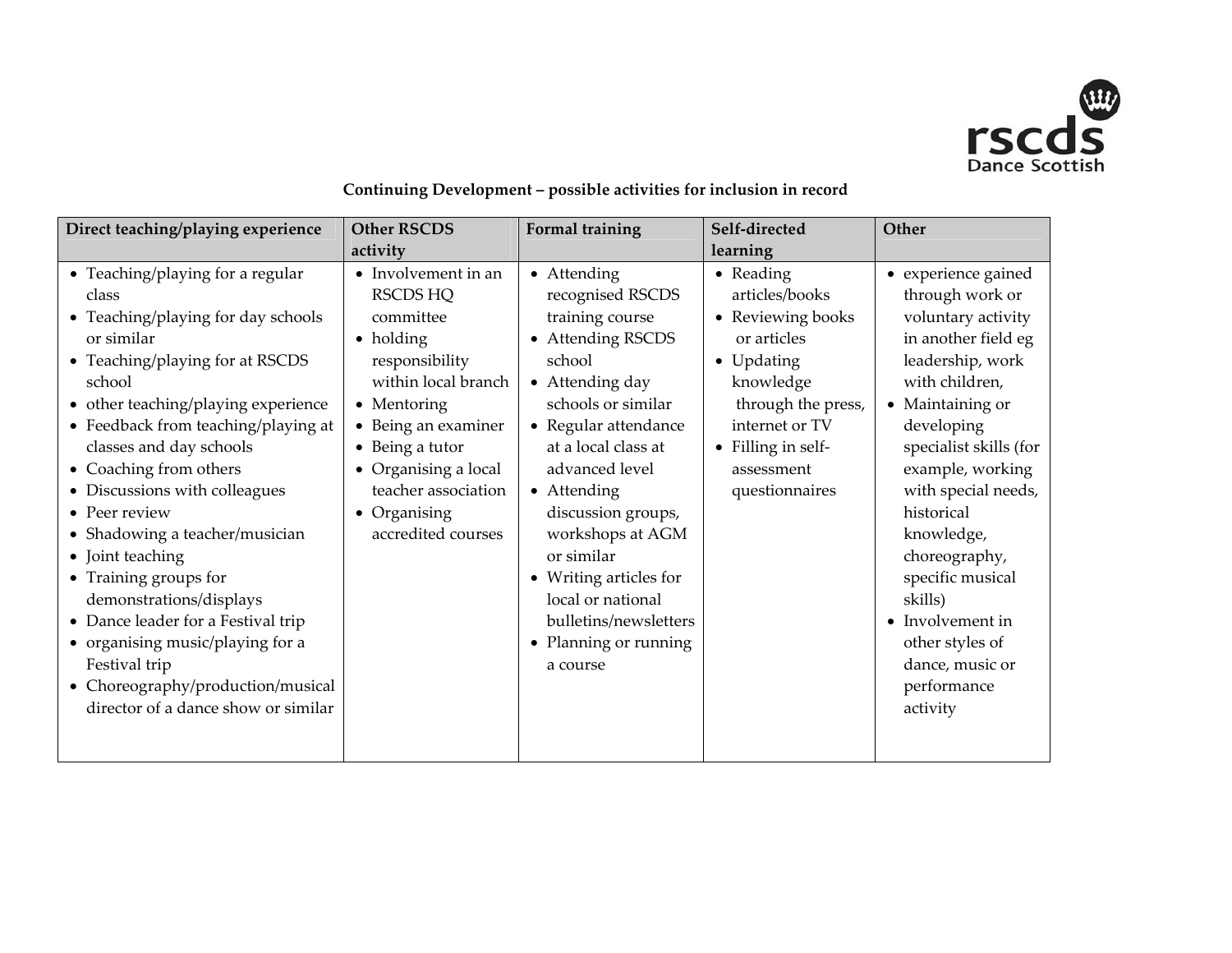

# Record of Teaching

**Name** ……………………………………..

| Date(s) | Class Level(s) | Number of    | Branch/Organisation/Event | Music | Notes |
|---------|----------------|--------------|---------------------------|-------|-------|
|         |                | Participants |                           |       |       |
|         |                |              |                           |       |       |
|         |                |              |                           |       |       |
|         |                |              |                           |       |       |
|         |                |              |                           |       |       |
|         |                |              |                           |       |       |
|         |                |              |                           |       |       |
|         |                |              |                           |       |       |
|         |                |              |                           |       |       |
|         |                |              |                           |       |       |
|         |                |              |                           |       |       |
|         |                |              |                           |       |       |
|         |                |              |                           |       |       |
|         |                |              |                           |       |       |
|         |                |              |                           |       |       |
|         |                |              |                           |       |       |
|         |                |              |                           |       |       |
|         |                |              |                           |       |       |
|         |                |              |                           |       |       |
|         |                |              |                           |       |       |
|         |                |              |                           |       |       |
|         |                |              |                           |       |       |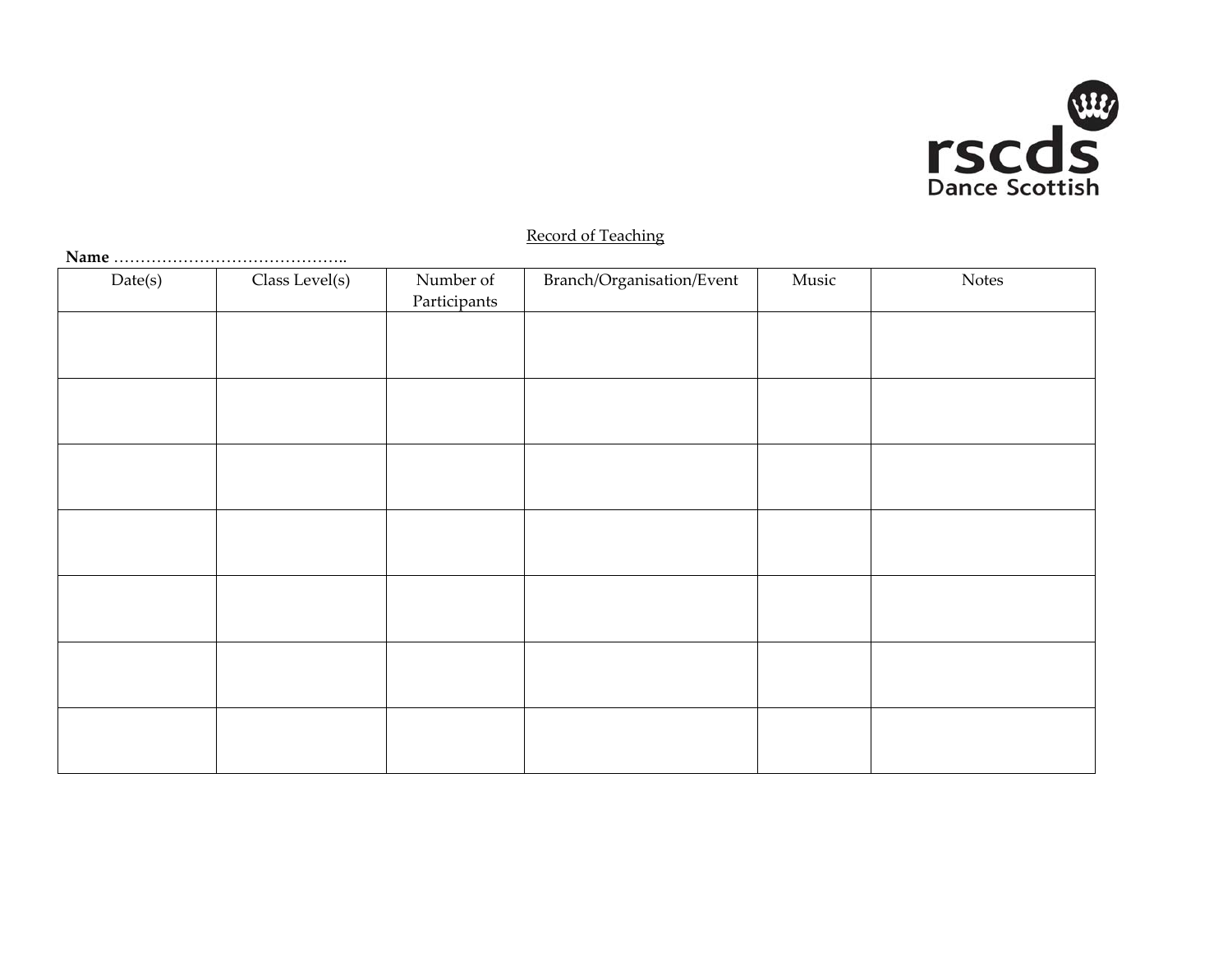

## Record of Class Playing

**Name** ……………………………………..

| Date(s) | Class Level(s) | Number of    | Branch/Organisation/Event | Teacher | Notes |
|---------|----------------|--------------|---------------------------|---------|-------|
|         |                | Participants |                           |         |       |
|         |                |              |                           |         |       |
|         |                |              |                           |         |       |
|         |                |              |                           |         |       |
|         |                |              |                           |         |       |
|         |                |              |                           |         |       |
|         |                |              |                           |         |       |
|         |                |              |                           |         |       |
|         |                |              |                           |         |       |
|         |                |              |                           |         |       |
|         |                |              |                           |         |       |
|         |                |              |                           |         |       |
|         |                |              |                           |         |       |
|         |                |              |                           |         |       |
|         |                |              |                           |         |       |
|         |                |              |                           |         |       |
|         |                |              |                           |         |       |
|         |                |              |                           |         |       |
|         |                |              |                           |         |       |
|         |                |              |                           |         |       |
|         |                |              |                           |         |       |
|         |                |              |                           |         |       |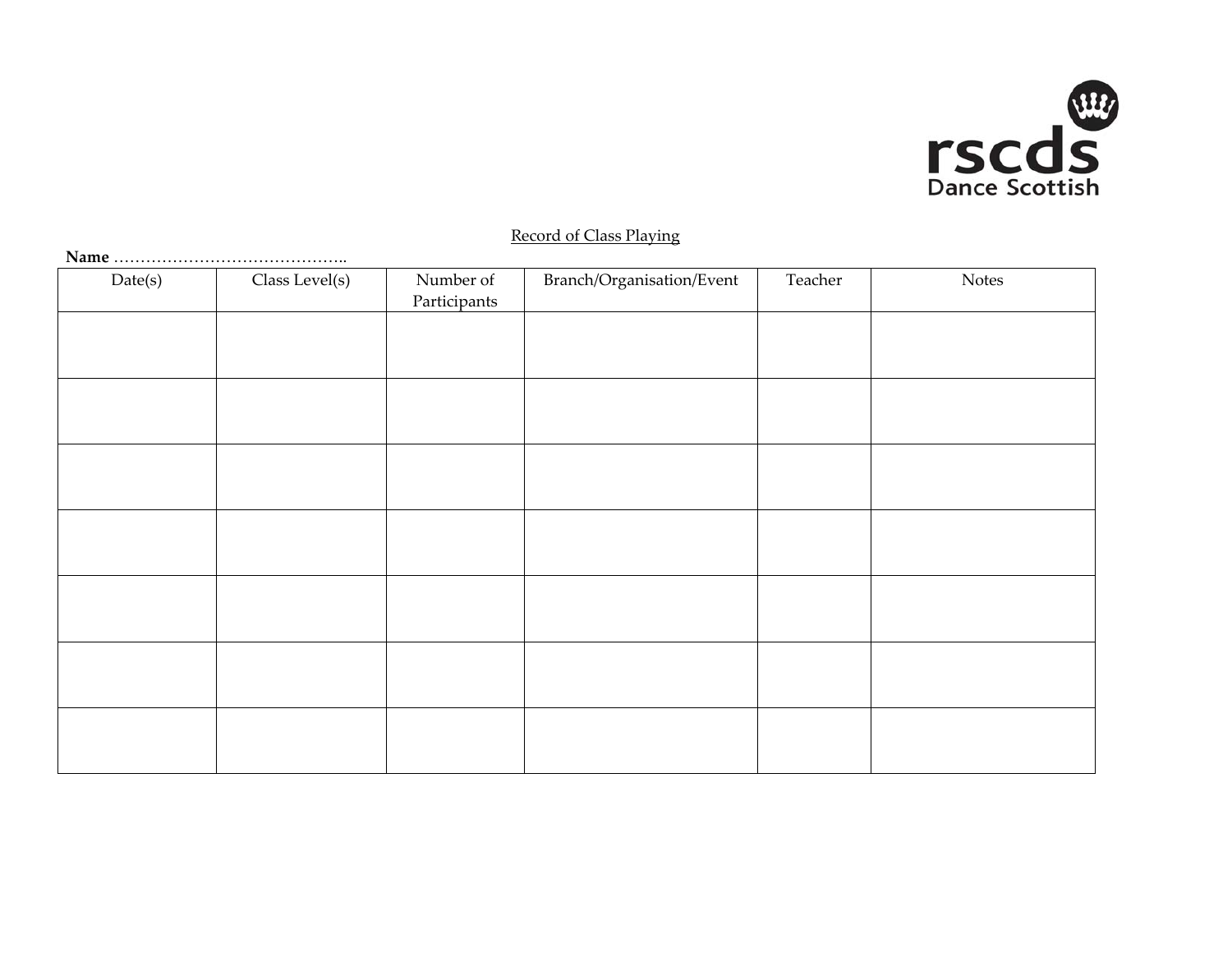

#### Record of Continuing Development

Name ……………………………..

| Date | Activity | Knowledge Acquired | <b>Practical Application</b> | Evidence |
|------|----------|--------------------|------------------------------|----------|
|      |          |                    |                              |          |
|      |          |                    |                              |          |
|      |          |                    |                              |          |
|      |          |                    |                              |          |
|      |          |                    |                              |          |
|      |          |                    |                              |          |
|      |          |                    |                              |          |
|      |          |                    |                              |          |
|      |          |                    |                              |          |
|      |          |                    |                              |          |
|      |          |                    |                              |          |
|      |          |                    |                              |          |
|      |          |                    |                              |          |
|      |          |                    |                              |          |
|      |          |                    |                              |          |
|      |          |                    |                              |          |
|      |          |                    |                              |          |
|      |          |                    |                              |          |
|      |          |                    |                              |          |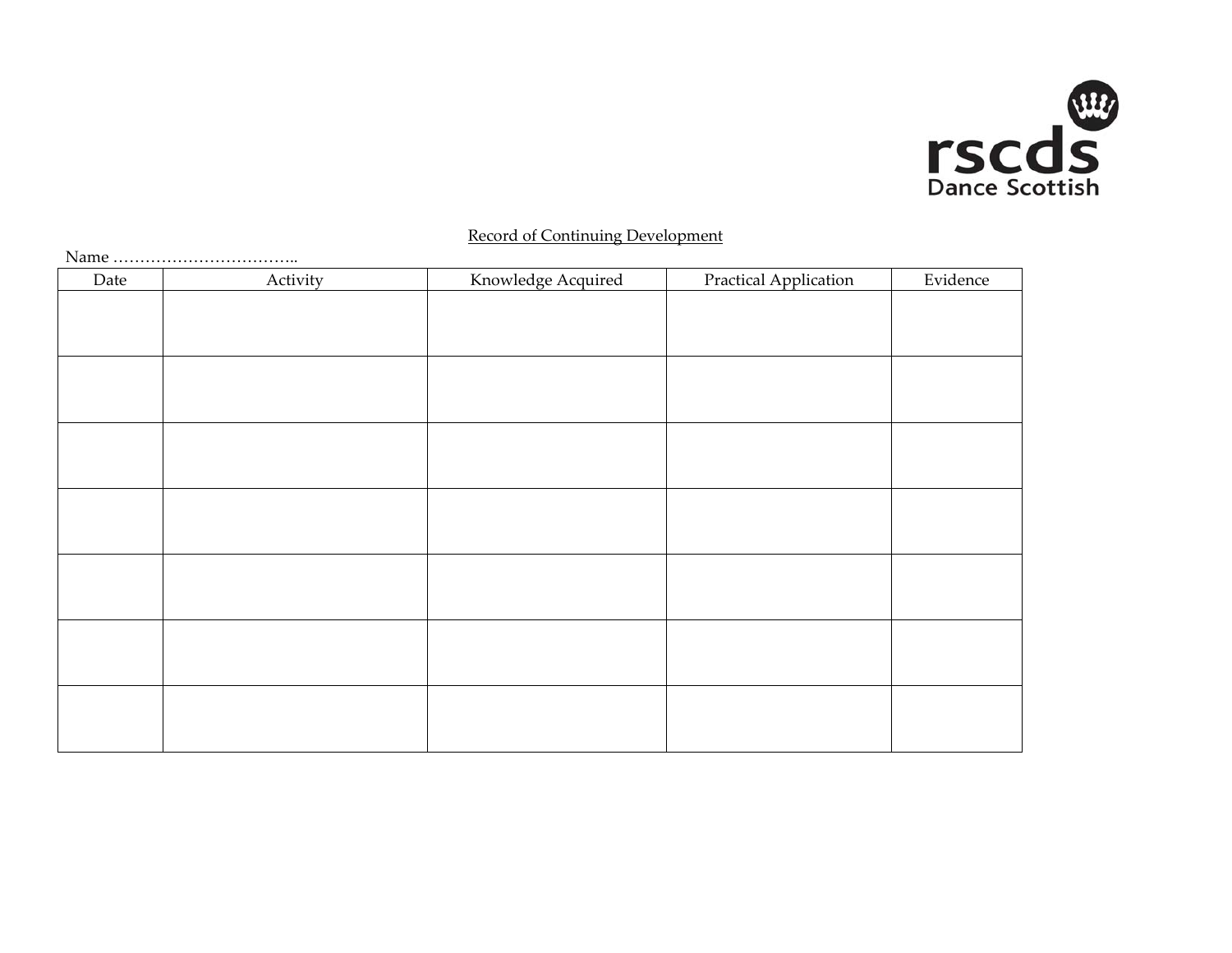

#### Record of Teaching

Name …………………………………….. Date(s) Class Level(s) Number of Participants Branch/Organisation/Event Music Notes 1999/2001 Children – beginners 18 Branch Piano Piano Weekly children's class and presented children for noncompetitive festival 2001/2002 Adult -general 24-30 Other Branch Recorded Stand in for when regular teacher was absent 2002/2006 Children - beginners 12 School Recorded Children's class once a week after school 2003/2005 Adult-Adult-<br>beginners/general 6-16 (Other Branch Recorded Stand in for when regular beginners/general Dec 06/Jan 07 | Children-beginners | 66 | School | Recorded | Intensive 7 weeks of 2 hours a week to teach children dances for a schools festival. 2006/2007 Children-beginners 32 Branch Recorded Weekly children's class and presented children for noncompetitive festival, competitive festival, and medal tests. Jan 08 – Children-beginners Elian's British School, Spain